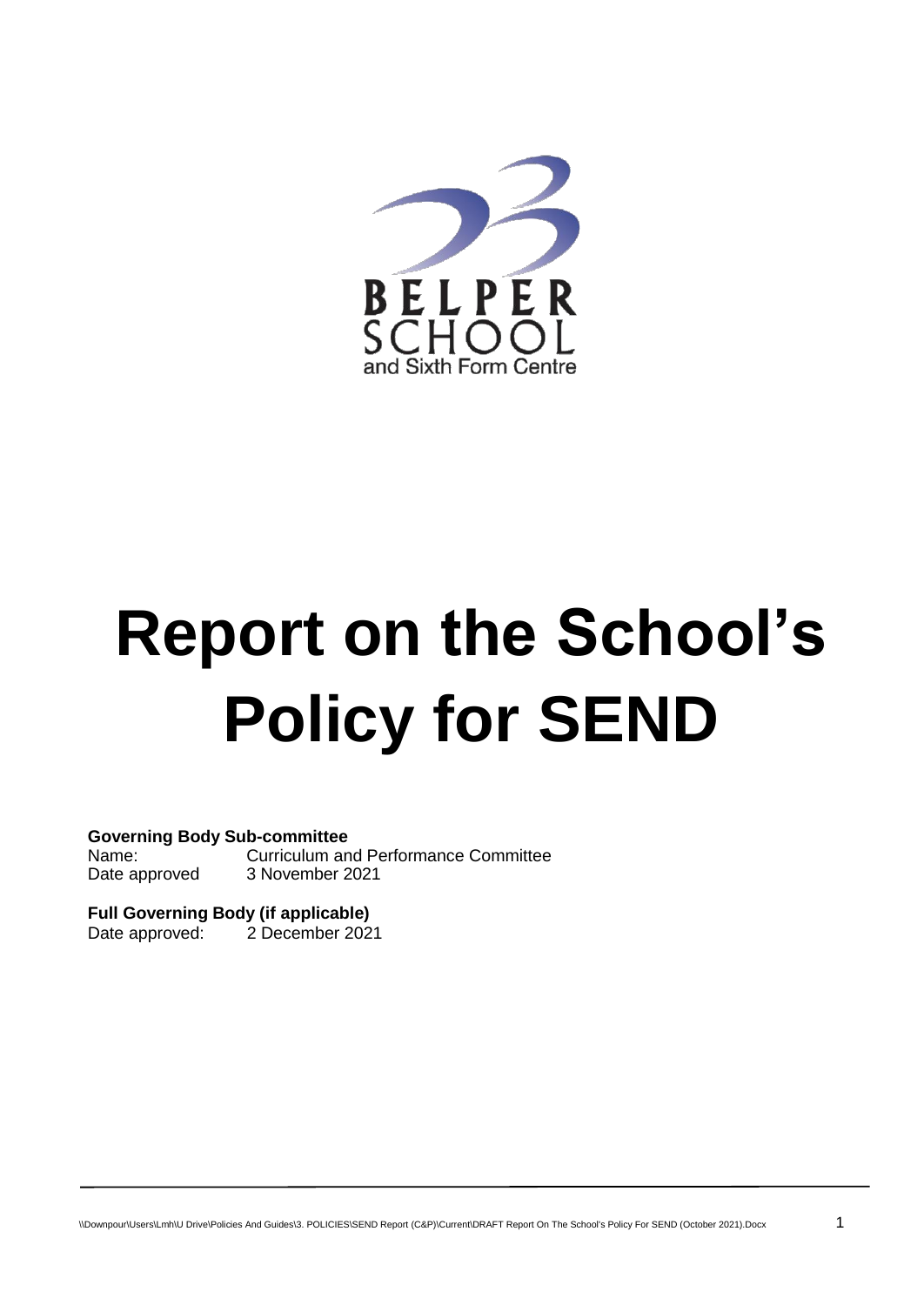The Belper School SEND (Special Educational Needs and Disabilities) Policy recognises that all school staff play a role in the successful education of SEND Pupils; the teachers – both subject and pastoral, the parent and Pupil themselves. Belper School is an inclusive mainstream 11-18 secondary school and the Pupil Support Team caters for lots of aspects of Pupil support, not just that required by special education needs.

Parents/carers are encouraged to contact the school if they are concerned that their child may have special educational needs and the most appropriate member of the Pupil Support Team will respond.

# **What kinds of SEND does the school cater for?**

The SEN Code of Practice 2014 defines SEN into 4 broad areas of need. These are:

- Communication and interaction needs
- Cognition and learning needs
- Sensory and physical needs
- Social, emotional and mental health needs

Belper School works with Pupils whose needs fall into these categories and will support these Pupils in their educational journey. We have specialist teachers, support staff and equipment to meet the needs of these Pupils. However, as a mainstream school there are limitations to our ability to successfully support Pupils with more complex educational needs. These Pupils may benefit from the education support provided by a more specialist provision. We are happy to meet with you and discuss your child's special educational needs.

# **How does the school know if a Pupil has SEND (Special Educational Needs and Disabilities)?**

The Belper School SEND policy contains a definition of SEND and how disability can also hinder access to the school curriculum (SEND Code of Practice 2014).

Before entry, the school will use information from the Pupil's Primary School to aid transition and inform teaching. The school will be made aware by the Primary School of all SEND Pupils. Parents/carers also have the opportunity at Open Evenings and Y6 Parent Evenings to speak to the school. The SENDCo offers additional transition and planning meetings for Pupils already identified as having SEND. This is to ensure all appropriate provision is in place prior to the Pupil's arrival at Belper School.

Once in school, the early identification of further Pupils with SEND is a priority. The school will use appropriate screening and assessment tools, and ascertain Pupil progress through:

- Evidence obtained by teacher observation/ assessments
- Screening and diagnostic tests (reading, spelling or more specialist tests)
- Reports and observations
- Information from parents
- National Curriculum results
- External exam results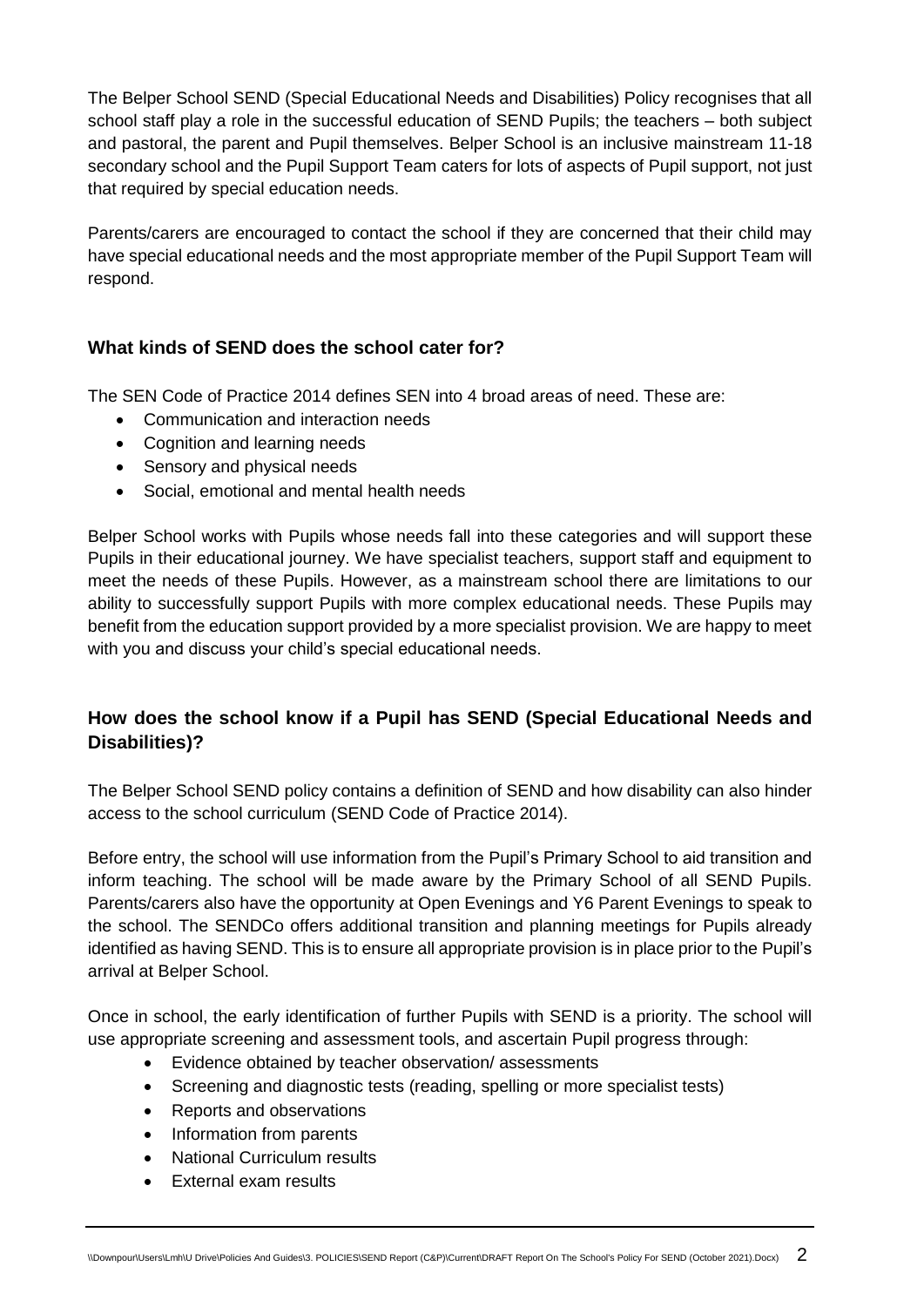The school sets itself high standards in relation to all Pupils and not just SEND Pupils. SEND aims of the school are for these Pupils to have; as broad and balanced education as possible, appropriate involvement in decisions affecting their future provision, an appropriately differentiated curriculum and educational provision to allow this to be accessed with staff trained to meet their needs.

To this end the school trains its staff to promote their awareness and enhance their capacities in relation to a range of SEND (Special Educational Needs and Disabilities). This is carried out using INSET (In-service training) days, staff briefings and external training where appropriate. This is part of a programme that recognises that all staff teach Pupils with SEND and require appropriate knowledge and resources to meet this demand.

# **What should a parent do if they believe their child has SEND?**

Any parent's initial point of contact is their child's tutor. The concerns can be discussed with the tutor, who may then hand these concerns on to the Learning Support Department. A member of the Learning Support Department will liaise with the tutor and may well contact the parent for a further discussion.

### **How does the school know how well a Pupil is progressing?**

All Pupils have their academic progress monitored at three points throughout the year. Academic faculties regularly review progress and adjust their teaching approach appropriately. Pupils on SEND intervention programmes linked to specific skills e.g. reading, spelling, social skills etc. are monitored by standardised tests every term. These tests can measure relative progress in various skills e.g. spelling, reading accuracy and comprehension etc.

All SEND Pupils on specific interventions have a 'Pupil Passport' This is reviewed with parents/carers and pupils to ensure their voice is heard and influences the decisions that are made about their learning and wellbeing. A person-centred approach is used and regular reviews of provisions detailed in the Pupil Passports ensure we are delivering effective provisions whilst capturing the voice of the Pupil.

#### **How will parents be made aware of their child's progress?**

Parents/carers of all Pupils are made aware of their child's progress through termly reports, Mid-Year Tutor Review and Parents' Evenings. A large number of parents/carers also access the school's information system so that they can monitor their child's schooling on-line

Where a child is the focus of specific SEND intervention, for example:

- In-class support (either shared or individually) with a teaching assistant (TA) or post-16 helper working in conjunction with/under the direction of the class teacher
- Periods of withdrawal to work with a teaching assistant or post-16 helper on a 1:1 basis: as part of a very small group response to specific difficulties with a teaching assistant; as part of a small group response to specific difficulties, working with a specialist TAs for a short period of time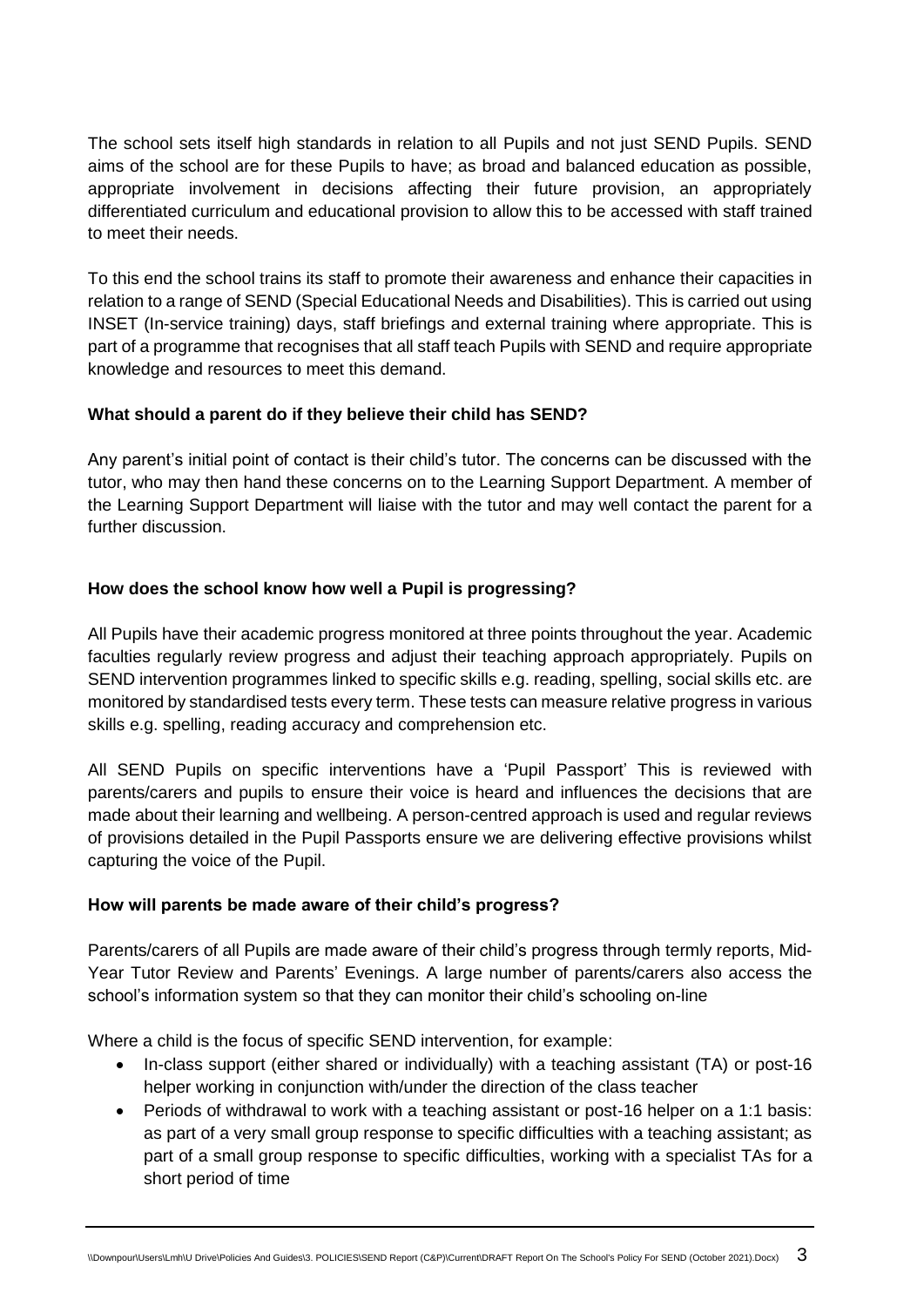- Periods of withdrawal to work with a specialist teacher as part of a small group or 1:1 response
- Periods of withdrawal to work with teaching assistant or post-16 helper on a 1:1 basis as a response to the Pupil's specific difficulties.

The results of the interventions will be fed back to parents/carers either as part of the school's reporting system, or by specific contact with the Learning Support personnel. During these meetings the effectiveness of additional provisions will be reviewed. There are two pre-planned opportunities for all parents to speak to teaching staff (Mid-YearTutor Review and the Parents' Evening).

Pupils with an EHCP (Education and Health Care Plan) or GRIP (Graduated Response for Individual Pupil) funding have a yearly meeting to evaluate the progress made according to the objectives outlined within the document and to plan ahead for the following 12 months.

# **How does the school support Pupils with SEND?**

Belper School recognises that all teachers are teachers of SEND and recognise the importance of quality first teaching. Teachers work to remove barriers to learning through differentiation of lesson content and homework tasks. Teachers and TAs liaise regularly to discuss and share good practice.

Further to this a child may be taking part in a specific SEND intervention led by either a specialist teacher, teaching assistant or post-16 helper (under teacher supervision). The school may also allow the Pupil to:

- use specific assistive technology to remove barriers to learning
- access 'time-out' zones
- attend specific intervention groups for literacy/numeracy
- attend peer support groups for specific social/emotional difficulties
- Access alternative curriculum if required, as co-ordinated and delivered by ACCESS, Learning Support or outside providers, e.g. colleges or work experience providers.

Further support may be provided by the involvement of an external support service/specialist teacher who (with the parents'/Pupil's permission) will advise on the Pupil's education. External support services may provide specialist input to support the Pupil's education.

The whole aim of this process is to 'level the playing field' for these Pupils and reduce the barrier to learning; whether it is the use of specialist teachers, equipment, curriculum, external agencies or a blend of all of these. At all stages Pupil progress is monitored so that an evaluation of the impact of the provision can be made and fed into the review cycle for the Pupil.

Teaching staff are made aware of the individual needs of Pupils and this information is held centrally so that all teaching staff can access this. Using this information teaching staff can adapt their teaching material, teaching approach and delivery to match the Pupil's needs.

As Pupils progress through the school, the Year 9 Options process offers them the opportunity to make choices around their areas of interest. Some SEND Pupils are offered the opportunity to use the Learning Support/Access Areas as an option choice to support their learning in other subjects. This choice is only offered by invitation and is not available to all Pupils.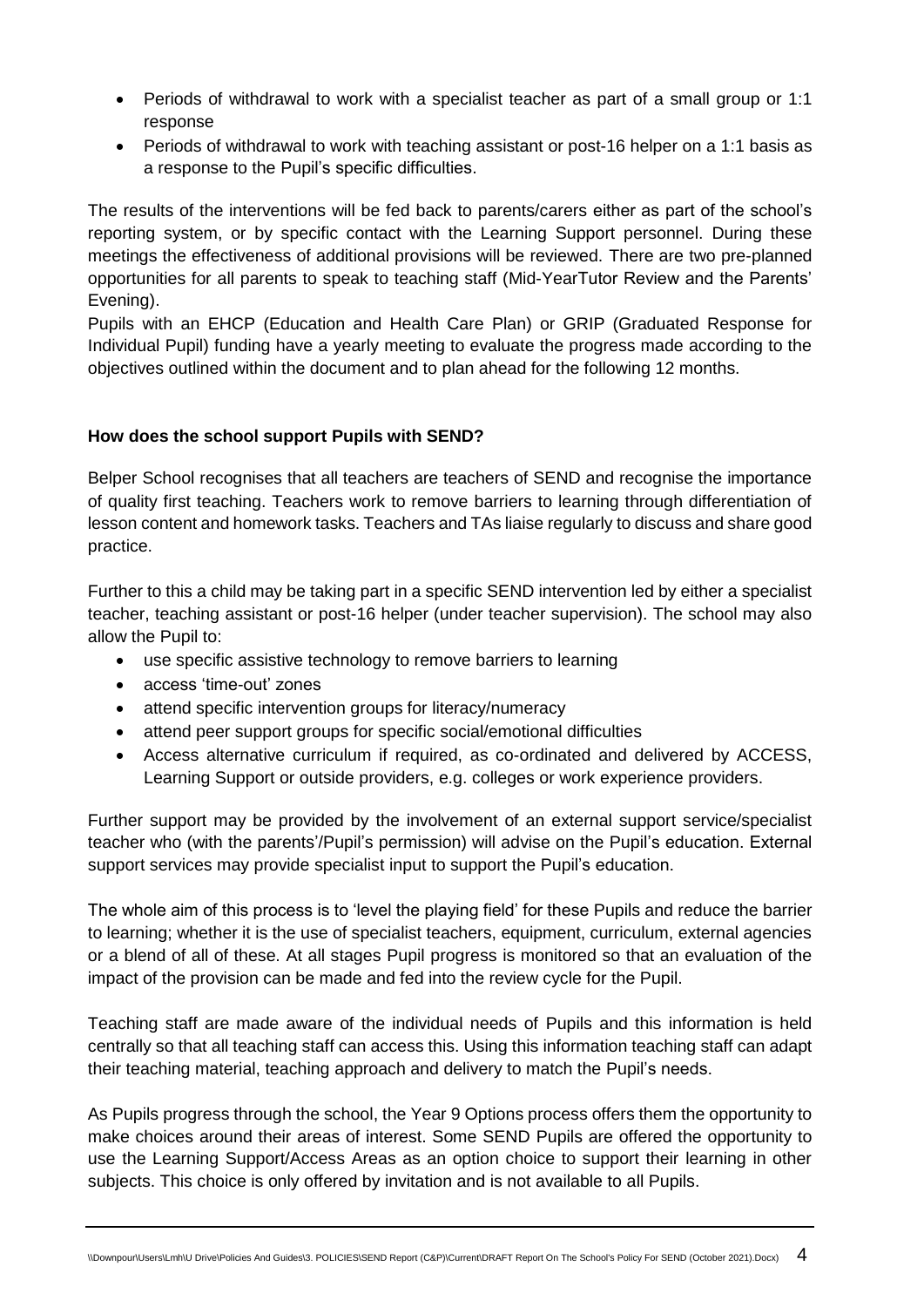For Pupils who access external exams, the JCQ (Joint Qualifications Council) Guidelines relating to Access Arrangements are followed and applied, so that Pupils are not disadvantaged in relation to their ability to access the assessment process and demonstrate their abilities. To this end the school has specifically trained a member of staff to be able to assess and administer this process

### **How is the decision made about how the Pupil is supported?**

Teaching SEND Pupils is a whole-school responsibility. The core of the teachers' work involves a continuous cycle of planning, teaching, and assessing and setting appropriate targets, taking into account the differences in Pupils' abilities, aptitudes, and interests. Assessment is the process by which Pupils with SEND can be identified. Whether or not a Pupil is making adequate progress is seen as a significant factor in considering the need for SEND provision. Some Pupils may need increased levels of provision and support.

The SEND Code of Practice (2014) advocates **a graduated response** to meeting Pupils' needs.

SEND intervention is characterized by interventions that are different from, or additional to, the normal differentiated curriculum. SEND intervention can be triggered through concern, supplemented by evidence that, despite receiving differentiated teaching, Pupils:

- make little or no academic progress where such progress would be expected from previous assessments, despite a differentiated curriculum
- demonstrate difficulty in developing literacy or numeracy skills
- show persistent emotional/behavioural difficulties which are not affected by behaviour management strategies and maybe the result of an underlying learning need
- have sensory/physical problems, and make little educational progress despite the level of accommodation within the classroom
- experience communication and/or interaction problems and make little or no progress despite experiencing a differentiated curriculum

If the school decides, after consultation with parents, that a Pupil requires additional support to make progress, the Learning Support and or Access Department, in collaboration with subject teachers, will support the further assessment of the Pupil and have an input in planning future support. The subject teacher will remain responsible for planning and delivering subject based curriculum.

The impact of the support on the Pupil will be monitored and evaluated. The aim of the support is to meet the Pupil's need and not be a set amount of money/time. It is the impact and not the input that is the most important part of the process. The impact of the support is measured against the Pupil's progress towards their academic targets. These targets may be generated by KS2 information, teacher assessment or against school administered standardised tests.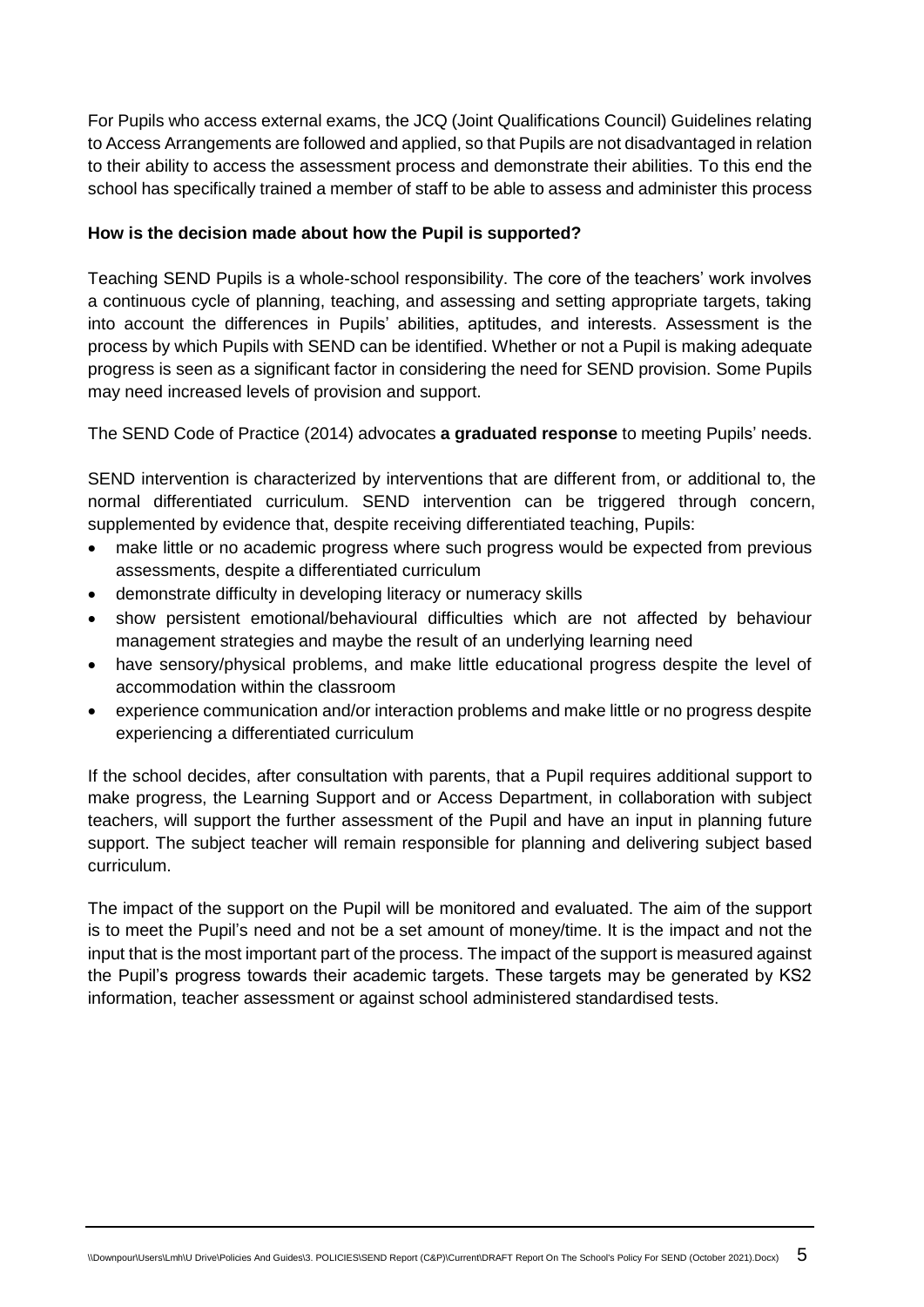### **How SEND Pupils are appropriately included on school trips**

All Pupils are entitled to be included in all aspects of the school community and we aim for all Pupils to be included in school trips and out of school hours learning opportunities.

A risk assessment is carried out prior to any off-site activity to ensure that health and safety will not be compromised. We will make every effort to make reasonable adjustments to enable a Pupil to participate, but in the unlikely event that it is considered unsafe for a Pupil to take part in an activity, then alternative relevant activities will be provided in school.

## **What support is there for Pupils' wellbeing?**

The tutor is at the heart of the school's pastoral system and day to day contact with Pupils enables the tutor to gain an overall view of the Pupils' wellbeing. The Learning Support and Access areas can each provide a quiet space for Pupils who struggle with social situations and they are open before school, at break and during lunchtimes. The Learning Support Department also runs various interventions to support Social Emotional and Mental Health Difficulties. These include the Positive Support programme for emotionally vulnerable Pupils and in Year 7 there is a specific Nurture Group provision one afternoon per week for Pupils vulnerable during the primary/secondary transition. The Access Area provides emotional support via their TAs who will be 'key workers' to vulnerable Pupils. Each Support Area has qualified Mental Health First Aiders.

We have a Pastoral Support Room which delivers short term behaviour interventions to promote inclusion in the mainstream classroom. Within the school the Safeguarding and Wellbeing Team receive referrals from pastoral staff and parental requests. The team works closely with the Support Departments to further support mental health and anxiety needs of Pupils.

Procedures are in place to support Pupils with medical needs and the school follows Derbyshire County Council policy regarding the administrations of medications. The School has a *Supporting Pupils with Medical Conditions and Administration of Medicine* Policy (which is available from the school website). Parents should contact the School Office should they have any concerns.

# **What specialist external agencies are accessed by the school?**

The SENDCo liaises with a range of specialist services to ensure provision for Pupils is appropriate and meets their needs. These include:

- Health GPs, school nurse, clinical psychologist and psychiatrists (CAMHS Child and Adolescent Mental Health Services), paediatricians
- Speech and language therapists, occupational therapists, physiotherapists
- Social Care services multi-agency teams (MAT), social workers, child protection teams
- Derbyshire Educational Psychology Service
- Derbyshire Careers Service
- Derbyshire specialist teacher advisors Visual Impairment, Hearing Impairment, Physical Impairment, Autism Outreach and Behaviour Support teachers
- Derbyshire Lead SEND Officer for Amber Valley.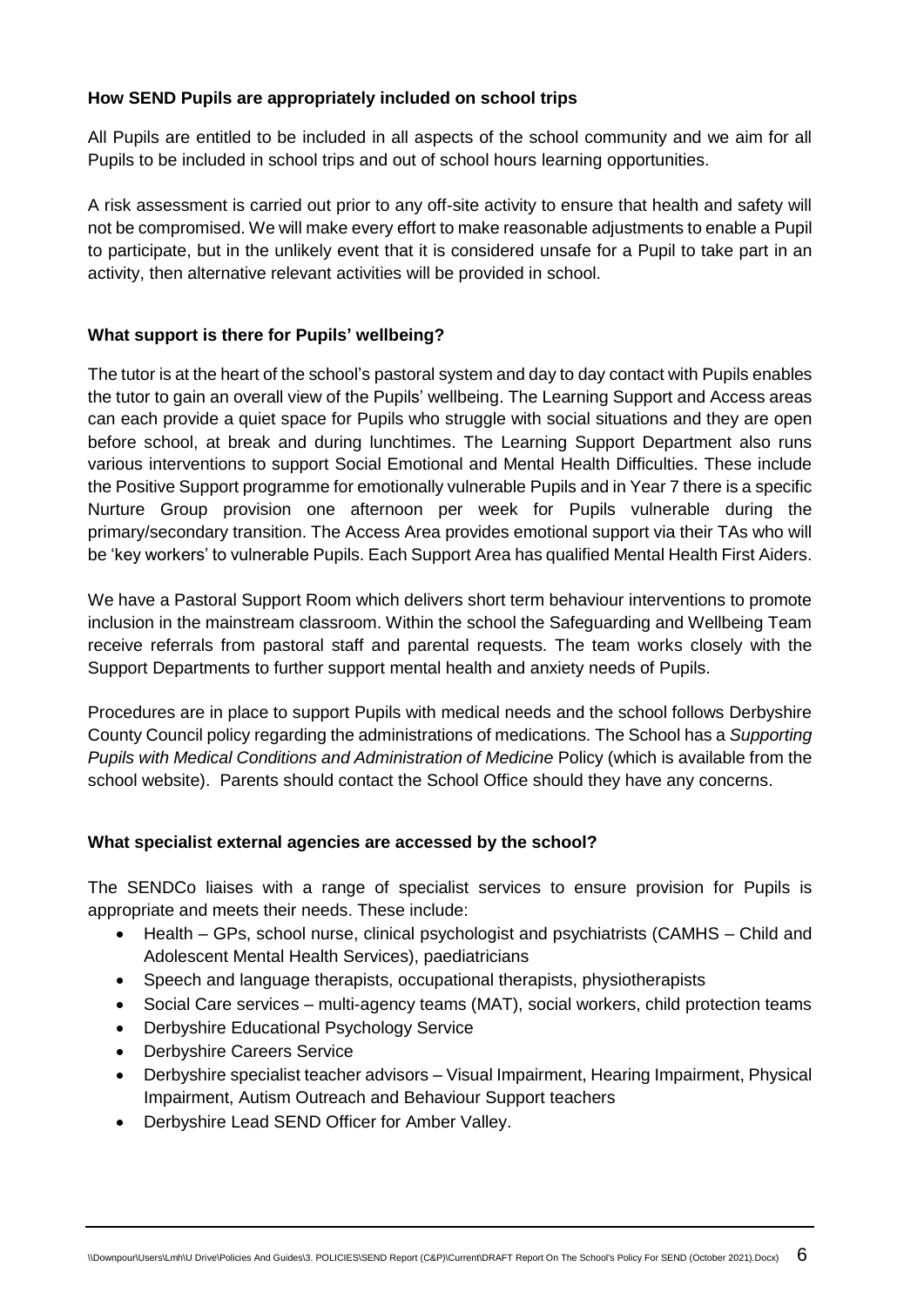#### **What training have the Learning Support Department had?**

All our teaching assistants have received training across the 4 broad areas of need within SEND and have a working knowledge of the Code of Practice for SEND. We have a qualified Emotional Literacy Support Assistant (ELSA) and several Teaching Assistants are qualified Mental Health First Aiders. The Autism Outreach Service has provided training around ASD and associated anxiety. All our teaching assistants have received training to deliver specific Literacy Interventions. Other specialisms held by support staff include those within Maths, Lego Therapy and Positive Support. We have two members of the Department who hold the complete SEND Diploma.

The SENDCo holds postgraduate qualifications in Dyslexia, Autism and a qualification formally recognised by the Joint Council for Qualifications (JCQ) to assess pupils for the relevant access arrangements available in a formal exam situation. The SENDCo is currently studying the National Award for Special Educational Needs, which will be completed by March 2022.

#### **How accessible is the school?**

The school is fully adapted for physically disabled Pupils to be able to access the school site and relevant curriculum areas. The school's Accessibility Plan (available on the school website) contains the relevant details relating to this. Pupils with hearing, visual and physical impairments are present in the school population and within the resources available to the school we will follow the guidance of the Local Authority Outreach Teachers in order to promote the full inclusion of these Pupils.

The school actively seeks to promote the equality of SEND Pupils. The school website contains the school's Equality Objectives where disabled Pupils are explicitly mentioned as one of the targeted groups to be monitored for achievement and ability to make a positive contribution to the school. The school's Single Equality Plan (available on the website) reinforces this as a school aim and details how the curriculum is able to support this.

The school's Accessibility Plan outlines the aims of the school to actively promote the inclusion of all disabled Pupils and how we constantly seek to improve this.

# **How does the school's admission process work in relation to SEND Pupils?**

The school's Admission Policy outlines these arrangements. The school works within the Local Authority Admissions Policy (available from Derbyshire County Council) where there is recognition of the Pupil's right to an inclusive education. This places 'in catchment' Pupils who are Children in Care or have an EHC Plan as priority 1 and 2 for admission.

#### **How do parents get information about external additional support on offer?**

Derbyshire LA publishes a Local Offer on their website www.derbyshire.gov.uk. Information on all the support on offer is available here.